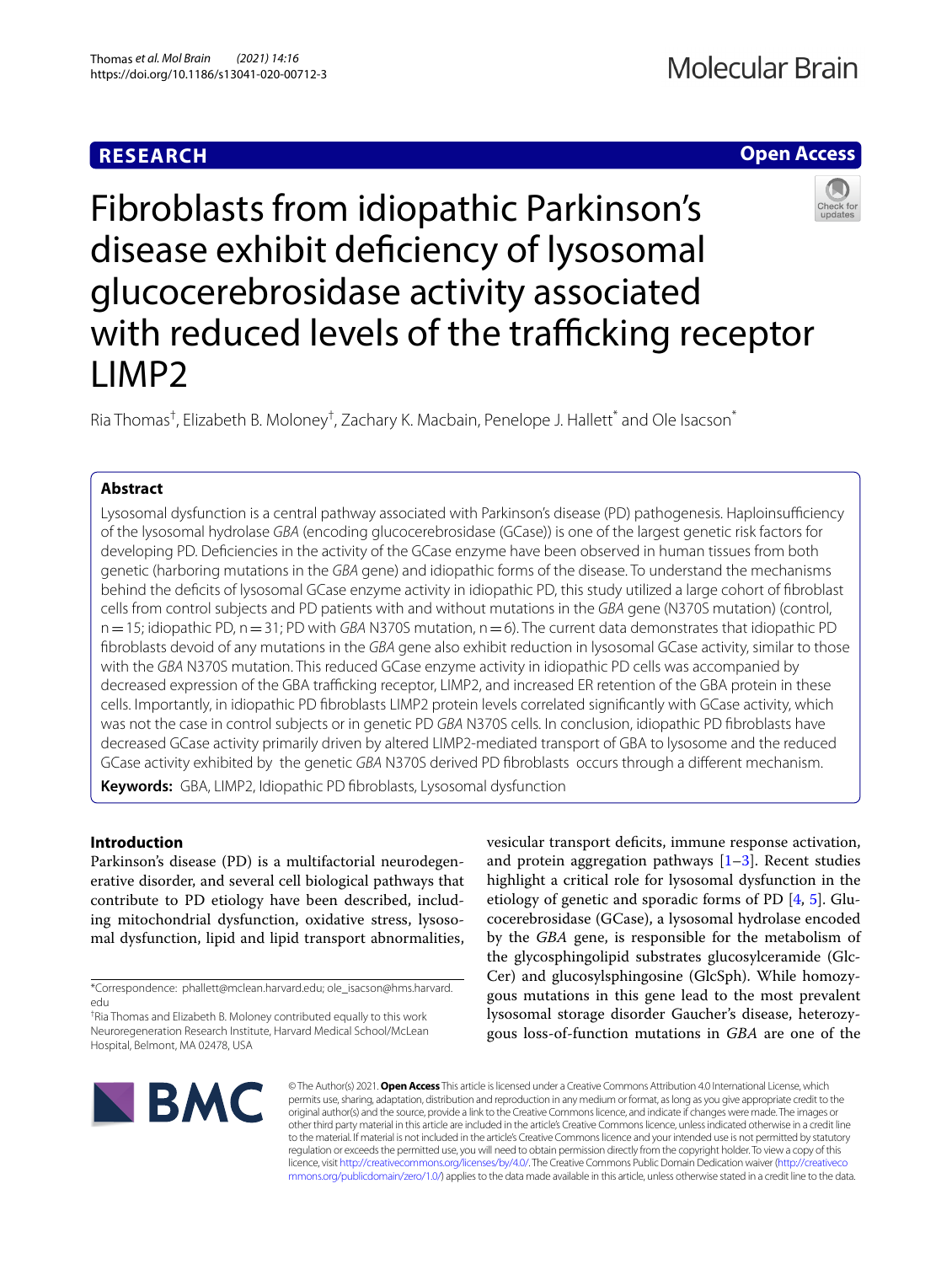most common genetic risk factors identifed in PD [\[5](#page-10-1)[–7](#page-10-2)]. Reduced GCase activity is observed in PD patient tissues and in in vitro cellular systems harboring mutations in *GBA* gene, as well as, in the brain, cerebrospinal fuid (CSF) and blood from sporadic PD patients with no *GBA* mutations [[4,](#page-10-0) [8](#page-10-3)[–17](#page-10-4)]. Aging is the most signifcant risk factor for developing PD and several pathological processes of the disease are phenocopied in normal aging. Interestingly, lysosomal GCase activity is reduced in normal aging in humans and rodents with parallel elevations of glycosphingolipids [[4,](#page-10-0) [18\]](#page-10-5). Furthermore, overexpression of GBA in two rodent models of PD is protective against dopamine neuron degeneration and reduces alpha synucleinopathy [[19](#page-10-6)]. Some studies have also postulated a potential interaction between GBA and alpha-synuclein whereby accumulation of the substrates GlcCer and GlcSph, dysfunction of autophagy and ubiquitin proteasome system observed in models with mutant *GBA* was associated with increased accumulation of alpha-synuclein, and increased level of alpha-synuclein result in reduced GCase activity [[12,](#page-10-7) [20](#page-10-8)]

The activity and function of GBA is regulated by several accessory proteins including lysosomal integral membrane protein 2 (LIMP2) and progranulin (PGRN). Unlike other lysosomal enzymes that utilizes mannose 6 phosphate receptor for trafficking to lysosomes, GBA is transported from the endoplasmic reticulum (ER) through Golgi to lysosomes as part of a complex with the specifc receptor LIMP2 (encoded by *SCARB2* gene) in association with adaptor proteins 1 and 3  $[21-25]$  $[21-25]$  $[21-25]$ . Homozygous mice deficient for LIMP2 exhibit significantly reduced GCase activity in peripheral tissues with a concomitant increase in the level of its substrate Glc-Cer, and in several regions of the brain paralleled by increased alpha synuclein levels, neutral lipid load, and lysosomal dysfunction [\[24](#page-10-11), [26\]](#page-10-12). Deficiency of LIMP2 in these animals caused mistargeting and extracellular secretion of the GBA protein leading to its increased expression and activity in serum [\[24\]](#page-10-11). Overexpression of functional LIMP2 in murine fbroblasts and human neuroglioma cells stably expressing alpha synuclein led to increased trafficking of the GBA protein from ER to post ER compartments, increased enzyme activity, and dose dependent reduction in alpha synuclein levels [\[26](#page-10-12)]. Genome-wide association studies (GWAS) studies in several cohorts have identifed that two short nucleotide polymorphisms (SNPs), rs6825004 (located within the *SCARB2* gene) [\[27\]](#page-10-13) and rs6812193 (located immediately upstream of *SCARB2* gene) [[28](#page-10-14)[–30](#page-10-15)], are signifcantly associated with sporadic PD. However, studies performed in populations with difering genetic backgrounds indicate that the PD risk generated by these polymorphisms may depend on such genetic contexts.  $[31-33]$  $[31-33]$  $[31-33]$ . Despite signifcant association with PD, clinical studies have also reported that LIMP2 transcript and protein levels, [[34](#page-10-18)] and GCase activity [\[28](#page-10-14)] have not been shown to associate with these SNP genotypes.

PGRN, encoded by the *GRN* gene, is a secreted glycoprotein comprising seven and a half granulin motifs connected by short linker regions. Heterozygous mutations in *GRN* lead to the development of frontotemporal dementia (FTD) and homozygous mutations cause the lysosomal storage disorder, neuronal ceroid lipofuscinosis [\[35](#page-10-19)[–37](#page-10-20)]. In addition to its role in regulating a multitude of functions including embryogenesis, tumorigenesis, infammation and wound repair [[38,](#page-10-21) [39](#page-10-22)], recent studies have identifed its role in lysosomal function as a chaperone of several lysosomal enzymes such as GCase  $[40, 41]$  $[40, 41]$  $[40, 41]$  $[40, 41]$ , cathepsin D  $[42]$  $[42]$  and Hex A  $[43]$  $[43]$  $[43]$ . Two modes of regulation of GBA by PGRN have been identifed so far. Within the cytosol, PGRN binds to GBA through the c-terminal granulin E domain and is required for the lysosomal localization of the GBA/LIMP2 complex [\[40](#page-10-23)]. Within the lysosomes, PGRN is required for the processing of prosaposin to saposinC, which in turn, acts a coactivator for GBA [[44,](#page-10-27) [45\]](#page-10-28). Cortical neurons derived from FTD PGRN iPSCs display reduced processing of prosaposin to saposinC and reduced lysosomal GCase activity compared to isogenic controls [\[45](#page-10-28)].

Even though primarily a symptomatic neurological disease, PD is widely systemic with multiple cellular systems and organs affected  $[46, 47]$  $[46, 47]$  $[46, 47]$ . Even in the rare classic mendelian families with evident genetic etiology, the associated mutations and cellular phenotypes are present in all cells of the organism, so potentially there are also systemic interactions that lead to the neurological manifestations and neurodegenerative changes. The degeneration of specifc cellular systems upon exposure to PD-associated environmental, aging and genetic stressors depends on increased intrinsic vulnerability of certain cell types to the disease-causing mechanisms, and even within the brain there is regional and cellular diferences in susceptibility to PD pathology [\[48](#page-10-31), [49](#page-11-0)]. Neurons are relatively more vulnerable than other cellular systems and organs, such as the 100-fold higher vulnerability of iPSC-derived neurons with *PINK1* and *LRRK2* mutations to mitochondrial stress compared to fbroblasts from the same patients [[50\]](#page-11-1). In order to study systemic and cell biological mechanisms associated with PD, easily accessible, peripheral cell types such as fbroblasts and blood cells can be used as in vitro models  $[9, 51-55]$  $[9, 51-55]$  $[9, 51-55]$  $[9, 51-55]$ . The current study utilized a large cohort of idiopathic and genetic (with *GBA* N370S mutation) PD patient-derived skin fbroblasts as in vitro cellular model to establish mechanisms leading to the deficiency of GCase in various forms of PD. Our fndings identifed that lysosomal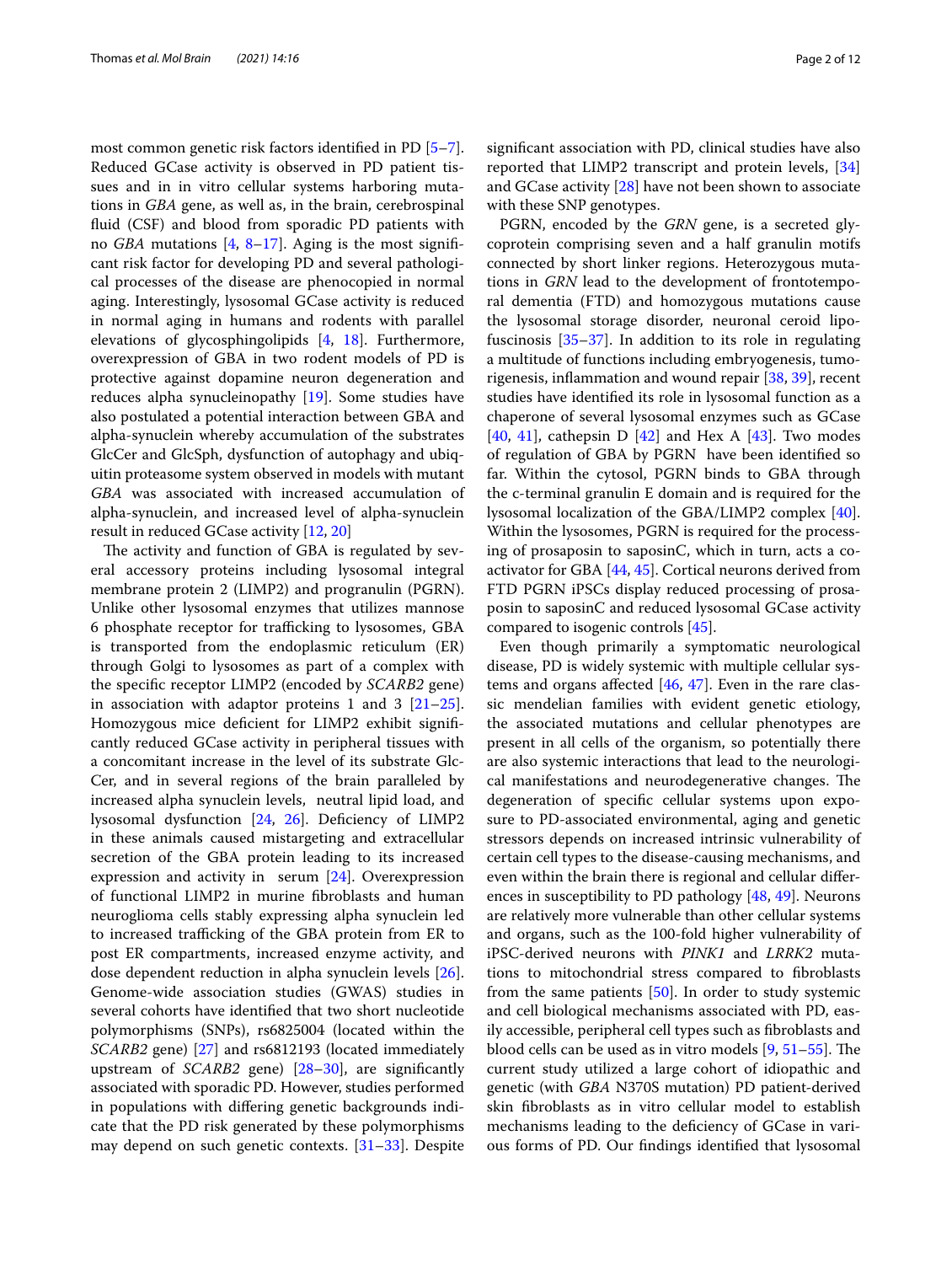GCase activity was reduced in idiopathic PD patient cells and was associated with decreased LIMP2 levels. These data confrm that GCase activity, and more broadly, lysosomal dysfunction is perturbed in idiopathic forms of PD, and suggest that reduced GBA function in idiopathic PD could be the result of a LIMP2-mediated trafficking deficit.

### **Results**

### **Idiopathic PD patient fbroblasts display reduced basal GCase activity compared to healthy subject controls**

Our previous fndings demonstrated that GCase activity progressively declines with age, and is decreased in PD patient substantia nigra compared to healthy patients [[4\]](#page-10-0). To understand this further, in the current study a large cohort of fbroblasts derived from patients with idiopathic PD (PD), those harboring N370S mutation in the *GBA* gene (gPD-GBA N370S) and age-matched healthy subject controls (HS) were utilized to measure basal levels of lysosomal GCase activity. In addition to the expected reduction of GCase activity in gPD-GBA N370S cells (60.71%, *p*=0.0001), a signifcant decrease in the enzyme activity was also observed in cells derived from idiopathic PD (33.27%, *p*=0.0012) patients (Fig. [1](#page-3-0)a). All cell lines from the PD group of fbroblasts were sequenced for the entire *GBA* gene and were confrmed to be devoid of any nonsense and missense mutations in the coding region. To examine whether the reduction of GCase enzyme activity in PD cells was due to reduced transcript or protein level, qPCR and immunoblot assays were performed. While no diference in *GBA* transcript expression was observed between the three groups of cells (Fig. [1b](#page-3-0)), GBA protein level was signifcantly upregulated in PD cells compared to HS controls ( $p = 0.0461$ ) and gPD-GBA N370S cells ( $p = 0.0331$ ) (Fig. [1](#page-3-0)c, d). To exclude the possibility of altered lysosomal load contributing to the reduced lysosomal GCase activity in PD fbroblasts, an immunoblot assay was performed for LAMP1, and no change in its expression was observed between the PD-derived cells compared to HS controls (Additional fle [1:](#page-9-2) Fig. S1A, B, Additional fle [2](#page-9-3)). Furthermore, regression analysis performed between GCase activity and age of disease onset (PD,  $r = -0.1259$ , *p*=0.5487; gPD-GBA N370S, r=0.7724, *p*=0.1258) (Additional fle [1](#page-9-2): Fig. S2A, Additional fle [2](#page-9-3)), and GCase activity and disease duration (PD,  $r=0.3403$ ,  $p=0961$ ; gPD-GBA N370S, r=− 0.7546, *p*=0.1404) (Additional fle [1:](#page-9-2) Fig. S2B, Additional fle [2](#page-9-3)) across the idiopathic PD and gPD-GBA N370S cells showed no signifcant correlation between the variables in both groups of PD cells.

### **GBA trafficking receptor LIMP2 is reduced and its levels correlate with GCase activity in idiopathic PD patient‑derived fbroblast cells**

Activity of GBA is regulated by several accessory proteins and we analyzed two such proteins, PGRN and LIMP2, in detail. PGRN encoded by *GRN* gene has been reported to regulate GCase activity either directly by acting as a co-chaperone with Hsp70 [\[40](#page-10-23)], or indirectly by promoting the processing of prosaposin to saposin  $C$  [[45\]](#page-10-28). While qPCR analysis for *GRN* transcripts showed a signifcant reduction in PD cells compared to controls  $(p=0.01)$ (Additional fle [1](#page-9-2): Fig. S3A, Additional fle [2\)](#page-9-3), the protein levels were increased in this group of cells compared to HS (*p*=0.0425) and gPD-GBA N370S cells (*p*=0.0096) (Fig. [2A](#page-4-0), B).

LIMP2 (also known as SCARB2) is the protein responsible for trafficking of GBA from ER to Golgi and finally to the lysosomes [\[24](#page-10-11)], and its expression was analyzed in this cohort of fbroblasts using qPCR and ELISAbased quantifcation assays. Interestingly, LIMP2 levels displayed a signifcant reduction at both the transcript  $(p=0.0072)$  (Fig. [2](#page-4-0)c) and protein levels in PD  $(p<0.0001)$ (Fig. [2d](#page-4-0)) cells compared to HS controls. Importantly, no change in this protein was observed in the gPD-GBA N370S cells (Fig. [2c](#page-4-0), d). As the primary protein responsible for trafficking of GBA, its reduction in PD cells could lead to alteration in localization of the GBA protein. To examine this, Endo-H and PNGaseF digestion was performed in fbroblast lysates. GBA is heavily glycosylated and undergoes several carbohydrate modifcations as it passes through the secretory pathway from ribosomes through ER to Golgi. The N-linked glycans present on GBA can be cleaved by the Endo-H enzyme (Endo-Hsensitive ER fraction). However, as the proteins pass through Golgi, these N-linked glycans are converted to complex oligosaccharides that are no longer responsive to the action of Endo-H enzyme (Endo-H-insensitive post ER fraction). The ratio of Endo-H-sensitive to -insensitive fractions of the GBA protein provides an indication of the localization of the protein between the ER and post ER compartments [\[9](#page-10-32), [26\]](#page-10-12). Interestingly, both PD ( $p = 0.0013$ ) and gPD-GBA N370S ( $p = 0.0266$ ) cells displayed a reduction in post-ER/ER ratio compared to HS (Fig. [2](#page-4-0)e, Additional fle [1:](#page-9-2) Fig. S3B, Additional fle [2](#page-9-3)), suggesting a higher retention of the protein in the ER and thus an altered localization of the protein in both groups of cells. Importantly, regression analysis between LIMP2 and GCase activity levels across all cells showed that a signifcant correlation between the two variables was observed only in the case of idiopathic PD cells ( $r = 0.7288$ ,  $p < 0.0001$ ), and not in HS ( $r = 0.0768$ ) *p*=0.8028) or gPD-GBA N370S (r=0.3864, *p*=0.4493) cells (Fig. [2f](#page-4-0)).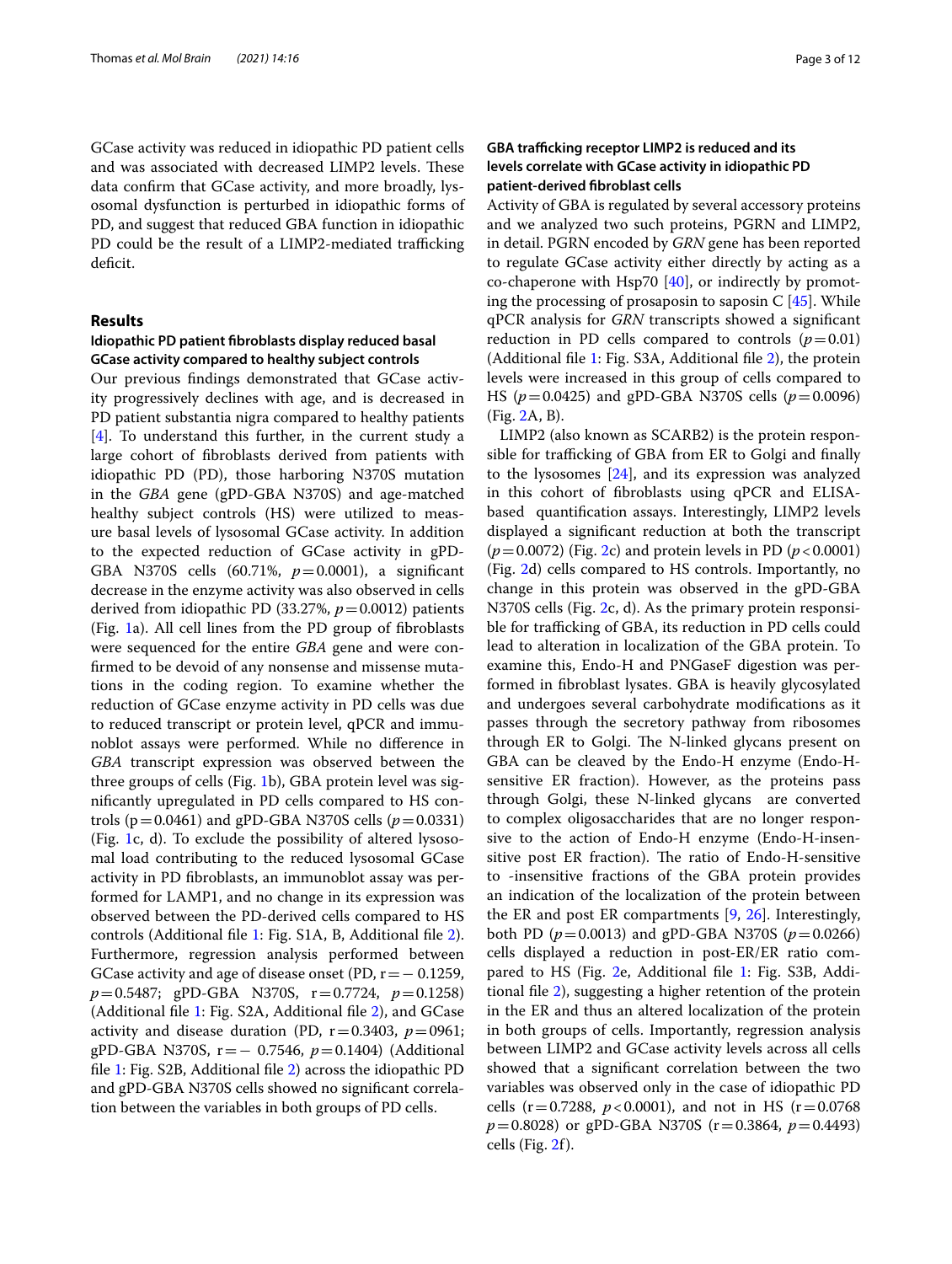

<span id="page-3-0"></span>Numerous GWAS have identifed the presence of two SNPs, rs6825004 and rs6812193, to be associated with increased risk for PD in several study cohorts [[27](#page-10-13)[–30](#page-10-15), [33\]](#page-10-17). Furthermore, both these SNPs are expression quantitative trace loci (eQTL) for SCARB2 in several tissues including cultured fbroblast cells [[56](#page-11-4)]. To examine whether these nucleotide changes have a role in the reduced LIMP2 levels observed in PD fbroblasts, we sequenced a partial cohort of idiopathic PD (11 for rs6812193 and 14 for rs6825004 out of the total 31 PD lines) and gPD-GBA N370S (1 out of 6) cell lines for

the two SNPs. Details of the distribution of genotype variants for rs6812193 and rs68225004 across the various cell lines sequenced in PD and gPD-GBA N370S groups are provided in a tabular form (Additional fle [1](#page-9-2): Fig. S4A, Additional fle [2\)](#page-9-3). Further analysis performed across the various SNP genotypes in the idiopathic PD group of cells showed that there was no significant diference in LIMP2 protein level nor lysosomal GCase activity between the cell lines with the various rs6812193 and rs6825004 polymorphisms (Additional fle [1](#page-9-2): Fig. S4B–E).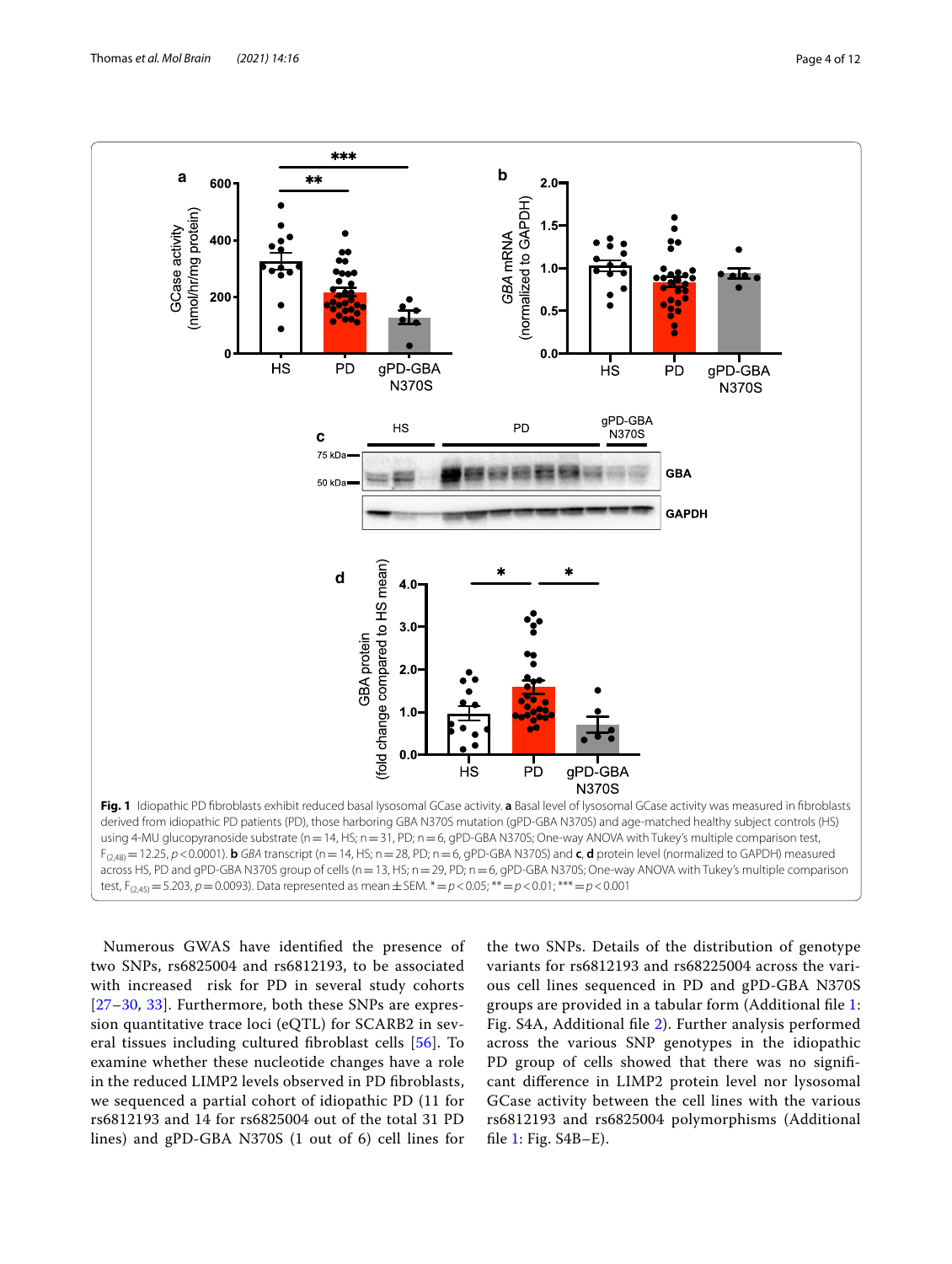

<span id="page-4-0"></span>One-way ANOVA with Tukey's multiple comparison test,  $F_{(2,42)}$  = 6.577,  $p$  = 0.0033). **c** *LIMP2* transcript (n = 14, HS; n = 28, PD; n = 6, gPD-GBA N370S; One-way ANOVA with Tukey's multiple comparison test,  $F_{(2,45)} = 6.147$ ,  $p = 0.0044$ ) and **d** ELISA-based LIMP2 protein expression across the three groups of cells (n = 13, HS; n = 23, PD; n = 6, gPD-GBA N370S; One-way ANOVA with Tukey's multiple comparison test, F<sub>(2,39)</sub> = 11.32,  $p$  = 0.0001). **e** Ratio of the post ER to ER fraction of GBA protein was measured in cell lysates using Endo-H and PNGase F digestion ( $n=7$ , HS;  $n=25$ , PD;  $n=3$ , gPD-GBA N370S; One-way ANOVA with Tukey's multiple comparison test,  $F_{(2,32)} = 8.084$ ,  $p = 0.0014$ ). **f** Correlation analysis between LIMP2 protein and GCase activity was performed and Pearson's correlation coefficient was determined between the two variables across HS, PD and gPD-GBA N370S cells (n = 13, HS; n = 23, PD; n = 6, qPD-GBA N370S). Data represented as mean  $\pm$  SEM.  $* = p < 0.05$ ;  $** = p < 0.01$ ;  $*** = p < 0.0001$ 

## **Discussion**

This study demonstrates that fibroblasts derived from idiopathic PD patients, devoid of mutations in the *GBA* gene, display reduced levels of lysosomal GCase activity, approaching that of cells with the *GBA* N370S mutation. In the fbroblasts from idiopathic PD patients, this GCase activity reduction was accompanied by a reduced protein expression of the GBA trafficking receptor, LIMP2, and by altered localization and increased ER retention of the GBA protein in these cells. Furthermore, regression analysis showed that LIMP2 expression levels correlated signifcantly with GCase activity levels only in idiopathic PD fbroblasts and not in healthy subject or gPD-*GBA* N370S cells. Together, these results suggest that while reduced GCase activity is observed in fbroblasts derived from both idiopathic PD and a genetic form of PD with the *GBA* N370S mutation, reduced LIMP2 levels (both at transcript and protein level) are observed only in the case of idiopathic PD cells, indicative of diferent pathways leading to this deficit in these two PD cohorts. While the presence of the N370S mutation in the *GBA* gene is responsible for improper folding, increased retention of the protein in the ER, and increased lysosomal cholesterol accumulation, and thus reduced lysosomal GCase activity in gPD-GBA N370S group of cells [[9\]](#page-10-32), the reduced trafficking of GBA to lysosomes due to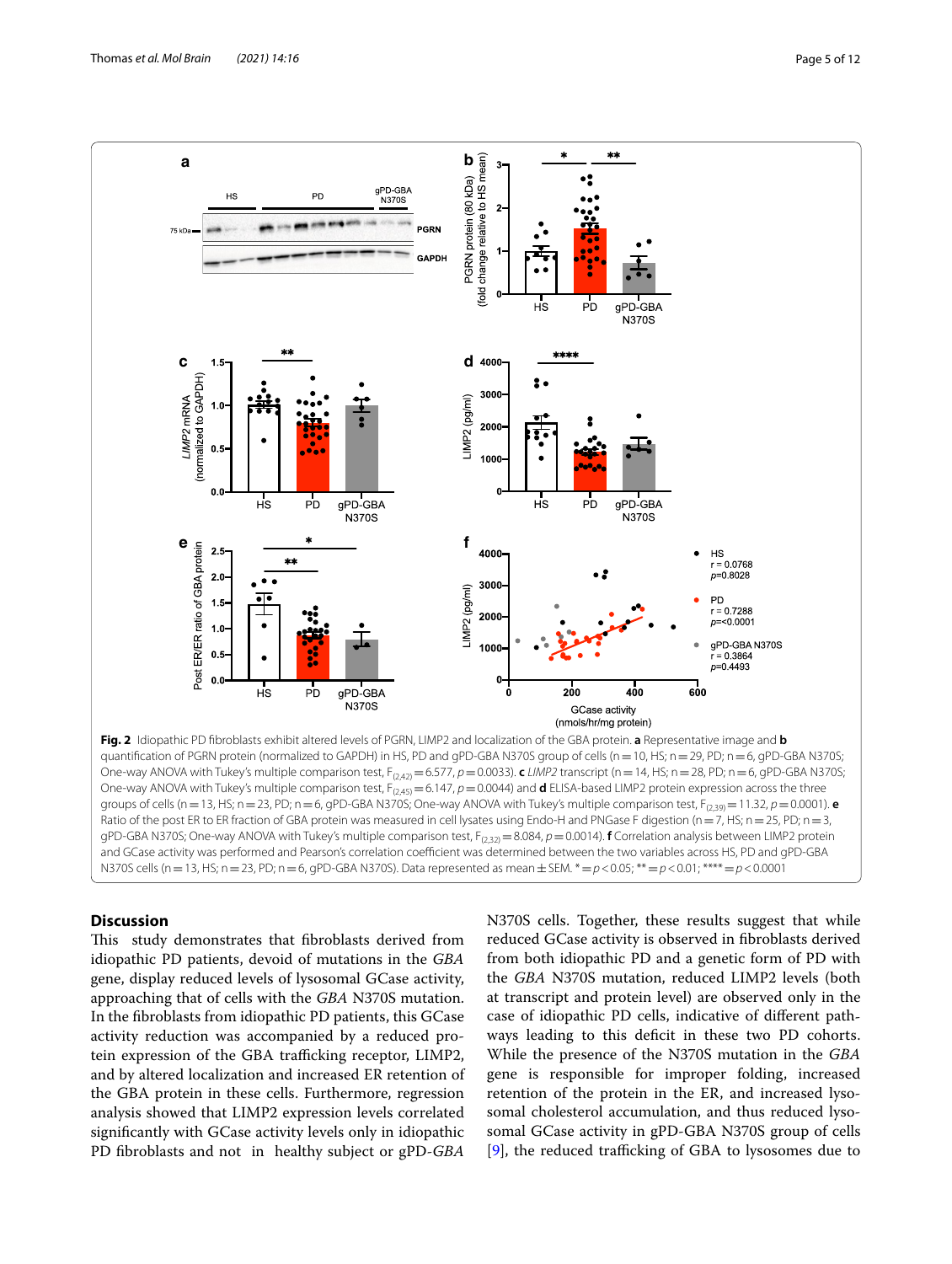decreased LIMP2 levels could be responsible for the signifcantly reduced GCase enzymatic activity in the idiopathic PD cohort.

### **Fibroblasts from idiopathic Parkinson's disease patients exhibit reduced GCase activity levels**

Numerous lines of research have identifed lysosomal function to be a central pathway perturbed in PD [\[3](#page-9-1), [57](#page-11-5)] and GWAS studies have identifed heterozygous *GBA* variants and mutations to be present in 2–20% of PD patients from various cohorts [[3,](#page-9-1) [5,](#page-10-1) [7,](#page-10-2) [58,](#page-11-6) [59](#page-11-7)]. In addition to a signifcantly large reduction of lysosomal GCase activity observed in tissues derived from PD patients harboring *GBA* mutations [[8,](#page-10-3) [10](#page-10-33), [15\]](#page-10-34), intermediate defcits in this enzyme activity have also been observed in blood, CSF, and post-mortem brain tissue from sporadic PD patients [[4](#page-10-0), [8,](#page-10-3) [10](#page-10-33), [13,](#page-10-35) [15\]](#page-10-34). Using a large cohort of fibroblasts (HS,  $n=15$ ; idiopathic PD,  $n=31$ ; gPD-GBA N370S,  $n=6$ ), this study demonstrates that, similar to defciencies observed in the human post-mortem PD brain tissue, basal lysosomal GCase activity is highly reduced in gPD-GBA N370S cells (60.71%) and to an intermediary level in idiopathic PD cells (33.27%). Contrasting these results, three previous studies conducted in idiopathic PD fbroblasts concluded that these cells do not show diferences in lysosomal GCase activity compared to controls [[9,](#page-10-32) [60](#page-11-8), [61\]](#page-11-9). However, the limited cohort of cell lines used in these studies  $(n=2-5)$  might account for the observed diferences between the results.

The reduced lysosomal GCase activity observed in fbroblasts derived from idiopathic PD patients in the current study was not due to changes in the corresponding transcript and protein expression. There was no reduction of mRNA expression and in fact, idiopathic PD fbroblasts exhibited a signifcant elevation of GBA protein compared to controls and gPD-GBA N370S cells, indicative of a possible cellular compensatory response. Reduced GCase activity in anterior cingulate cortex [\[13](#page-10-35)], cerebellum and substantia nigra [\[10](#page-10-33)] of sporadic PD post-mortem brain tissue was accompanied by reduced level of GBA protein. However, unlike patient-derived fbroblasts cells, post-mortem brain tissue represents an advanced stage of the disease, and it is plausible that mechanistic diferences exist between these two tissue systems and cells under study. The GCase activity assay used in the current study specifcally measures the activity of the lysosomal GBA enzyme and alterations in the overall lysosomal load within the cell can infuence these results. No change was observed in the expression of the lysosomal marker LAMP1 between PD patient and control fbroblasts, suggesting that the decreased lysosomal GCase activity in idiopathic PD cells in the current study was not due to a general reduction of the lysosomal load. However, further experimental evidence using immunocytochemistry for lysosomal markers would serve to confrm this result. Furthermore, correlation analysis performed between lysosomal GCase activity levels and age of onset and disease duration excluded the infuence of these factors in the reduced enzyme activity observed in idiopathic PD cells.

#### **Elevation of PGRN in idiopathic PD fbroblast cells**

Investigation into one of the accessory proteins that regulate GBA function, PGRN, showed that while *GRN* transcript was downregulated, PGRN protein expression was significantly elevated in idiopathic PD cells. This discrepancy between transcript and protein level could suggest the presence of a post-translational modifcation leading to an increased half-life of the protein, and further experimentation would be required to confrm it. However, GCase activity is regulated by the PGRN protein (not the transcript) and its increase in PD cells, similar to that observed with GBA, could indicate a cellular compensation for reduced GCase activity in these cells. Along with HSP70, PGRN acts as a co-chaperone for GBA/LIMP2 complex and is required for its proper localization to the lysosome in vivo in PGRN KO mice under ovalbuminmediated infammatory stress [\[40](#page-10-23)]. Overexpression of the complete PGRN protein or the c-terminal granulin E domain, which includes the binding site for GBA, abrogated the accumulation of GlcCer and increased GCase activity in fbroblasts isolated from Gaucher's disease (GD) patients [[40\]](#page-10-23). Furthermore, treatment of various GD mouse models (PGRN KO mice treated with ovalbumin and *GBA* D409V/- mice) with recombinant progranulin led to an increase in the appearance of lysosomal GCase, reduction of accumulated glycolipid substrates and the number and size of gaucher cells  $[62]$  $[62]$  $[62]$ , indicating a potential therapeutic function for this protein in GD. However, despite the upregulation of PGRN in idiopathic PD fbroblasts in the current study, the lysosomal GCase activity was not increased. PGRN acts a co-chaperone of the GBA/LIMP2 complex and our results point to a reduction of LIMP2 in idiopathic PD cells. The decreased level of LIMP2 might serve as a limiting factor and could be the reason why lysosomal GCase activity was not rescued by the upregulation of PGRN in the idiopathic PD group of cells.

### **Reduced expression of LIMP2 correlates signifcantly with reduced GCase activity in idiopathic PD cells**

The significant downregulation of LIMP2, observed both at the transcript and protein level in idiopathic PD cells, but not in gPD-GBA N370S, suggests that the reduced lysosomal GCase activity in the former group of cells could be due to a defect in trafficking of the GBA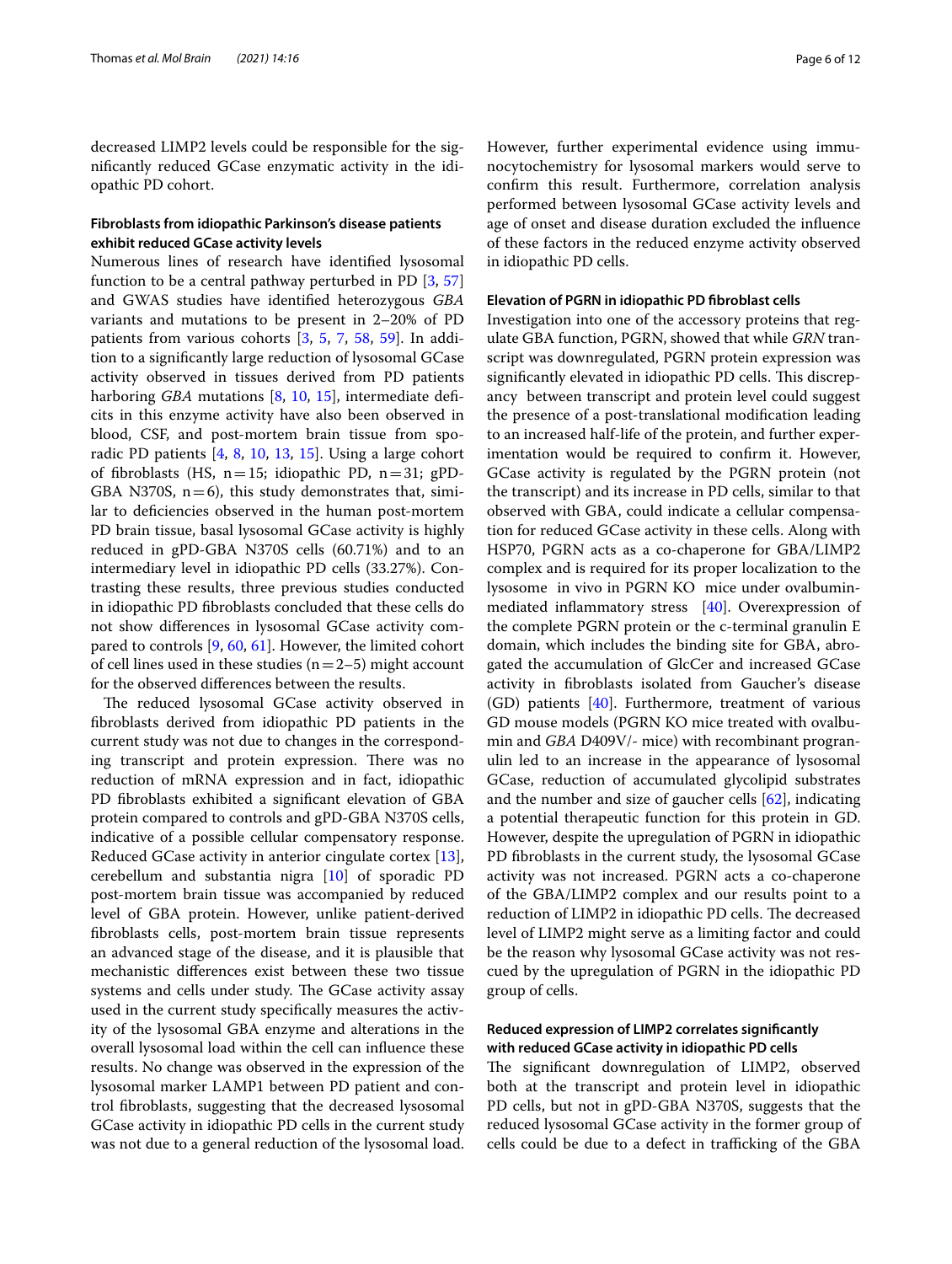protein. In line with this, idiopathic PD fbroblasts displayed an alteration in the localization of GBA protein, suggesting an increased retention of the protein in the ER compared to post-ER fraction. Additional experimentation using immunocytochemistry with GBA and an ER marker would serve to confrm this fnding. We note that there is a trend for reduced LIMP2 protein level in gPD-GBA N370S cells, however, with the current sample size this did not reach statistical signifcance. Furthermore, regression analysis showed that a signifcant correlation of LIMP2 protein levels with GCase activity was observed only in the idiopathic PD group of cells, and not in HS and gPD-GBA N370S cells, further supporting the involvement of LIMP2 in the regulation of GBA enzyme activity exclusively in fbroblasts derived from idiopathic PD cohort. Changes in LIMP2 level can afect the pool of functional GCase enzyme entering the lysosome. A mutation in *LIMP2* (p.Glu471Gly) was identifed to be a modifier of GD and displayed inefficient lysosomal localization of GBA followed by accumulation of downstream GCase targets such as GlcSph and GlcCer [\[63\]](#page-11-11). Furthermore, LIMP2 defcient mice (LIMP2−/−) display diminished GCase activity (and protein) in the brain compared to WT littermate controls  $[24, 26]$  $[24, 26]$  $[24, 26]$  $[24, 26]$ . These studies support our fnding that reduced level of LIMP2 can indeed result in reduced lysosomal GCase activity. In a previous, unrelated study, staining for LIMP2 in PD human post-mortem brain tissue showed that the surviving dopaminergic neurons in the substantia nigra displayed elevated LIMP2 levels compared to controls [\[26](#page-10-12)]. However, diferences between the two systems being studied here (fbroblasts and brain) and the stage of the disease they represent might account for the diferences in the results.

Several GWAS studies identifed that the two SNPs rs6825004 and rs6812193 exhibit a population-dependent association with PD [\[27](#page-10-13)–[30\]](#page-10-15) which prompted us to study the infuence of these variances on LIMP2 level in our work. HS controls were not sequenced for these SNPs in our study, and hence, we cannot conclude on their association with PD based on our data. In line with the two previous reports [[28,](#page-10-14) [34](#page-10-18)], our study provides further evidence that neither the LIMP2 level nor GCase activity are afected by the genotype at rs681193 or rs6825004 locus in PD fibroblast cells, and hence, does not explain the reduction of LIMP2 observed at the transcript and protein level in idiopathic PD group of cells compared to age matched controls. Closer analysis of these data show very marginal efects, in particular the eQTL inference is barely signifcant and does not indicate much change in expression levels. Further analysis, with increased sample size and consideration for the ethnicity of the study subjects would need to be performed to confrm any potential association of these polymorphisms with PD and the mechanisms by which they could, potentially, confer increased susceptibility to the disease.

#### **Conclusions**

The current findings can help to define the cell biological mechanisms regulating GCase activity in idiopathic PD. Decreased levels of the GBA trafficking protein LIMP2, which was observed in idiopathic PD patient fibroblasts, would disrupt GBA trafficking from the  $ER/$ Golgi to lysosomes resulting in the observed reduction in lysosomal GCase activity. Alterations in lysosomal enzyme activities and subsequent lysosomal dysfunction can lead to defcits in cellular degradation pathways. In vulnerable cell types such as neurons, increased cellular glycosphingolipid load and lipid dyshomeostasis can precipitate abnormal protein, vesicular and neuroimmune interactions, eventually leading to their degeneration  $[1, 2, 64]$  $[1, 2, 64]$  $[1, 2, 64]$  $[1, 2, 64]$  $[1, 2, 64]$  $[1, 2, 64]$  $[1, 2, 64]$ . The current data also illustrate that cells peripheral to the brain, such as fbroblasts, can serve as platforms for experimental and therapeutic paradigms aimed at manipulation of cellular GCase levels. GBA related cell biological pathways seem to be dysregulated in the majority of PD cases. In addition to PD, mutations in GBA and reduced GCase activity are also observed in the related disorder, dementia with Lewy bodies (DLB) [[65\]](#page-11-13). Interestingly, one of the *SCARB2* associated SNPs analyzed in this study (rs6812193) has also been identifed to be a risk loci for DLB [\[66](#page-11-14)], and further studies to examine a LIMP2-associated infuence on GCase activity in DLB would be of interest. Therapeutic modalities aimed at improving lysosomal function by increasing the activity of lysosomal enzymes, increasing lysosomal enzyme transport through LIMP2, or reducing glycolipid substrate accumulation, serve as attractive therapeutic targets and are currently under development.

### **Methods**

## **Human dermal fbroblast lines**

Healthy subject-derived fibroblasts (HS,  $n=15$ ), idiopathic PD patient (PD,  $n=31$ ), and mutant GBA PD patient fibroblast (gPD-GBA N370S,  $n=6$ ) lines were obtained from Coriell, and NINDS repositories (see Table  $1$  for overview). The skin samples used for generating the fbroblast cell lines were collected under Coriell and NINDS's informed consent and deidentifcation of subjects. Biospecimens obtained from the NINDS Human Cell and Data Repository were not considered to be human subject research because conducting research with the samples does not involve an intervention or interaction with the individual and the samples do not contain identifable private information. Idiopathic cells used in this study are defned as non-familial form of PD where cause of the disease is not known yet. Fibroblasts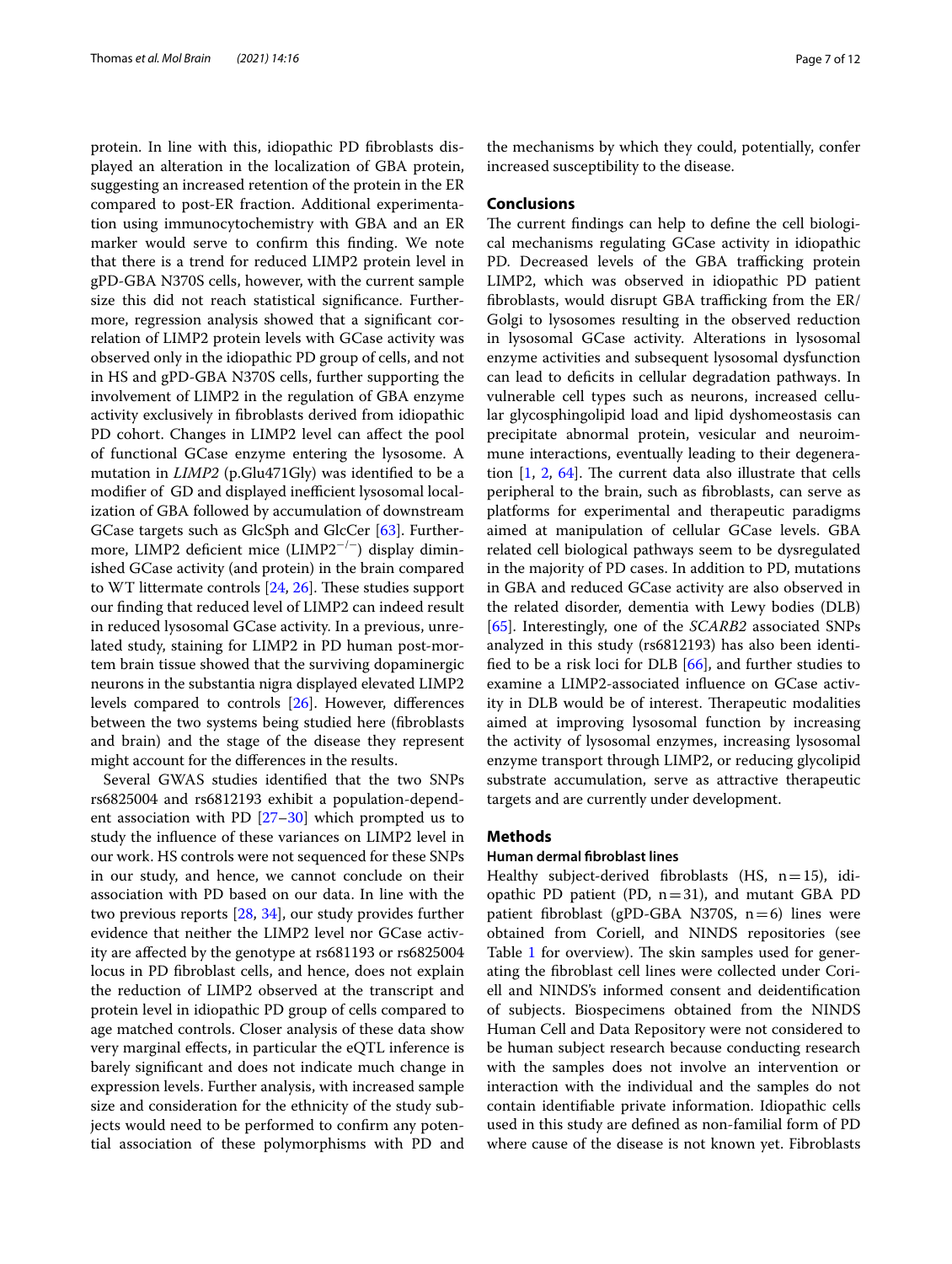were maintained in culture as described previously [\[53](#page-11-15)], and cells were not used for experiments beyond passage 20. HS, PD and gPD-GBA N370S cells were age-matched and the average ages were 65, 67.2 and 68.6 years respectively. Apart from being sequenced for the *GBA* gene, a subset of the fbroblasts (indicated with \*) were also sequenced and confrmed to be devoid of any mutations in the *LRRK2* gene as part of a previous study [\[53](#page-11-15)].

#### **Glucocerebrosidase activity**

Fibroblasts were plated onto tissue culture plates at 15,000 cells/cm<sup>2</sup>. They were supplemented with  $0.1\%$ DMSO in fibroblast culture medium the next day. Three days post-plating, the cells were harvested with lysis buffer (pH 7, 10 mM Tris, 0.1% Ipegal,  $1 \times$  Halt protease and phosphatase inhibitor cocktail with 0.5 M EDTA (Thermo fisher,  $\#78440$ ) and mechanically homogenized with a sonicator (BioLogics Inc, Model 150 V). GCase activity was measured in cell lysates diluted three times in GCase-activity sample diluent (50 mM citric acid, 0.1 M sodium phosphate, and 2 mg/mL bovine serum albumin, pH 5). 10µL of diluted sample was added to 75µL of 5 mM 4-Mu-β-D-glucopyranoside (Sigma, #M3633) substrate prepared in GCase-activity substrate diluent (50 mM citric acid, 0.1 M sodium phosphate, 6 mg/mL sodium taurocholate (Sigma, #86339), 0.3% Tween20, pH 5). After incubation with the substrate for 60 min at 37 °C, the reaction was terminated using  $200 \mu L$ stop solution (333 mM glycine, 207 mM sodium carbonate, pH 10.7). Plates were read (Ex 360/Em 460) using a SPECTRAmax plate reader (Molecular Devices). Enzymatic activity of triplicate measurements of each sample was assessed from a 4-Mu standard curve (100–0.391 µM standard range prepared from a 1 mM 4-methylumbelliferyl sodium salt solution (Sigma, #M1508)) and normalized to total protein content in each sample.

#### **Sequencing of GBA gene and SNPs**

DNA was extracted from fbroblast pellets using DNeasy blood and tissue kit (Qiagen, #69504). Primers between 18–22 bp and with a Tm of 52–62 °C were designed using the Primer3 software. DNA was amplifed in a 25 ul reaction containing, 0.3 uM each PCR primers, 0.3 mM dNTP mix, 1X Kapa HiFi Fidelity Bufer with MgCl2 and 1U Kapa HiFi DNA Polymerase (Kapa Biosystems,  $#KR0368$ ). The amplicon sizes for GBA gene, rs6812193 and rs68504 were 7766 bp, 554 bp and 552 bp respectively. PCR amplifed products were pooled at an equimolar concentration and normalized to 0.2 ng/ul. Library construction of each amplicon pool to produce sequence ready indexed libraries was carried out using the Illumina Nextera XT DNA Sample Prep Kit as per manufacturer's instructions. Quality

<span id="page-7-0"></span>**Table 1 Case information on the Parkinson's disease and control fbroblast lines used in this study**

| Catalogue ID | Description   | Sex    | Age at biopsy |
|--------------|---------------|--------|---------------|
| ND34769      | Control       | Female | 68            |
| ND34791      | Control       | Female | 60            |
| ND35046      | Control       | Male   | 60            |
| ND36091      | Control       | Female | 63            |
| AG11743      | Control       | Female | 76            |
| AG06959      | Control       | Male   | 67            |
| AG04061      | Control       | Male   | 66            |
| AG13220      | Control       | Male   | 66            |
| AG04355      | Control       | Male   | 67            |
| AG11489      | Control       | Male   | 66            |
| AG07141      | Control       | Male   | 66            |
| AG05265      | Control       | Female | 61            |
| AG06010      | Control       | Female | 62            |
| AG06241      | Control       | Male   | 61            |
| AG06281      | Control       | Male   | 67            |
| AG20439      | Idiopathic PD | Male   | 55            |
| AG20445      | Idiopathic PD | Male   | 60            |
| ND30159*     | Idiopathic PD | Female | 76            |
| ND35302*     | Idiopathic PD | Male   | 69            |
| ND35976*     | Idiopathic PD | Male   | 63            |
| ND39538*     | Idiopathic PD | Female | 72            |
| ND39999*     | Idiopathic PD | Male   | 63            |
| ND34106*     | Idiopathic PD | Male   | 65            |
| ND29541*     | Idiopathic PD | Male   | 65            |
| ND39528*     | Idiopathic PD | Female | 67            |
| ND39183      | Idiopathic PD | Male   | 70            |
| ND32462*     | Idiopathic PD | Male   | 75            |
| ND39955*     | Idiopathic PD | Male   | 55            |
| ND31508*     | Idiopathic PD | Male   | 71            |
| ND32157*     | Idiopathic PD | Female | 52            |
| ND32697*     | Idiopathic PD | Male   | 58            |
| ND34265*     | Idiopathic PD | Male   | 62            |
| ND38528*     | Idiopathic PD | Female | 65            |
| ND34854*     | Idiopathic PD | Female | 68            |
| ND37609*     | Idiopathic PD | Male   | 68            |
| AG08395      | Idiopathic PD | Female | 85            |
| ND29494      | Idiopathic PD | Male   | 80            |
| ND33424      | Idiopathic PD | Male   | 57            |
| ND38020      | Idiopathic PD | Male   | 86            |
| ND38865      | Idiopathic PD | Male   | 51            |
| ND38791      | Idiopathic PD | Female | 69            |
| ND39450      | Idiopathic PD | Female | 72            |
| ND39510      | Idiopathic PD | Male   | 69            |
| ND39957      | Idiopathic PD | Female | 70            |
| ND41125      | Idiopathic PD | Male   | 70            |
| ND40260      | Idiopathic PD | Male   | 78            |
| ND29756      | GBA N370S Het | Female | 55            |
| ND34982      | GBA N370S Het | Female | 82            |
| ND34263      | GBA N370S Hom | Male   | 65            |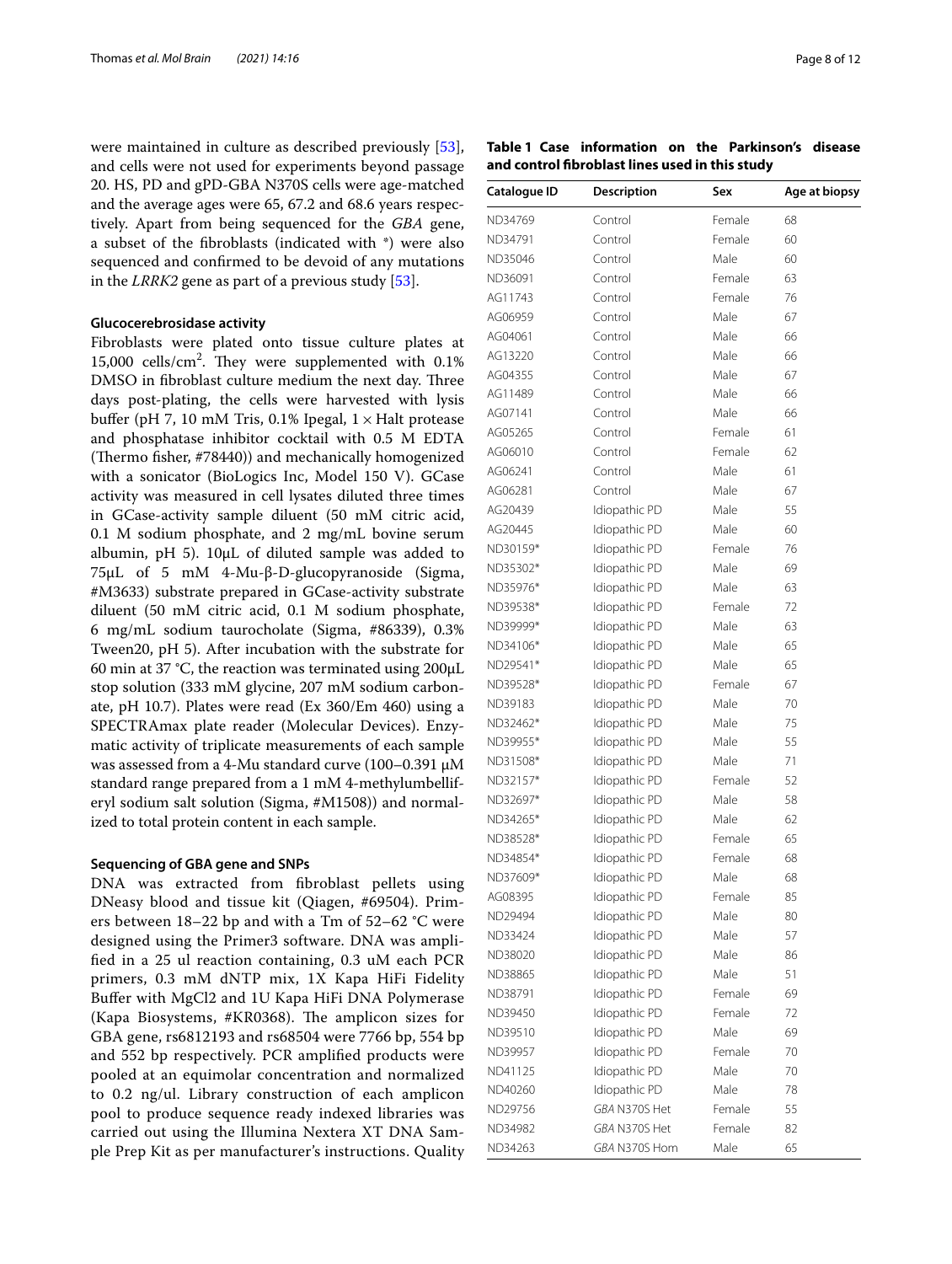**Table 1 (continued)**

| Catalogue ID | <b>Description</b> | Sex  | Age at biopsy |  |
|--------------|--------------------|------|---------------|--|
| ND35843      | GBA N370S Hom      | Male | 61            |  |
| ND31630      | GBA N370S Het      | Male | 69            |  |
| ND37180      | GBA N370S Het      | Male | 80            |  |

control of the libraries were carried out by running them on a High Sensitivity DNA Tape on the Tapestation 2200 Instrument (Agilent Technologies) to measure library size (average size of libraries  $=$  250 bp), and library concentrations were measured using the QuantiT PicoGreen dsDNA BR Assay Kit (Life Technologies). Equimolar quantities of each uniquely indexed library were pooled and 10 pmol/L of the pooled libraries were subsequently run on the Illumina NextSeq 550 instrument to generate 150-bp paired-end sequencing reads. Generated sequencing reads were analyzed using a Burrows-Wheeler Aligner (BWA (mem), v0.7.17) for alignment, and the Genome Analysis Toolkit (GATK, (HaplotypeCaller) v4.0.3.0) unifed Genotyper for variant calling (BWA and GATK are developed by the Broad Institute, Cambridge, MA). Genome amplifcation and sequencing was performed at the Partners HealthCare Personalized Medicine Translational Genomics Core (Cambridge, MA). The GBA sequencing carried out for this study were used in two previous publications  $[53, 67]$  $[53, 67]$  $[53, 67]$  $[53, 67]$ . The primers used for the sequencing library construction are the following;

GBA, *Forward*: 5′ CGACTTTACAAACCTCCCTG 3′.

GBA, *Reverse*: 5′ CCAGATCCTATCTGTGCTGG 3′. rs6812193, *Forward*: 5 CCCTAGGGGGAAATATGT GA 3′.

rs6812193, *Reverse*: 5′ TGTTCCTGCAGCTCCTTT TT 3′.

rs6825004, *Forward*: 5′ AAAGGACGTGTTTGTGTC CC 3′.

rs6825004, *Reverse*: 5′ AAAGCCATTCATTTTCAG GG 3′.

### **Quantitative RT‑PCR**

RNA extraction was performed with the RNeasy Mini kit (Qiagen, #74104) and cDNA was synthesized using QuantiTect Reverse Tranascription kit (Qiagen, #205311) according to manufacturer's instructions. qPCR reactions were performed using Power SYBR® Green PCR master mix (Thermo Fisher, #4367659) with 2 ng of cDNA and commercial primers (all Qiagen QuantiTect Primer Assays: *SCARB2*, #QT00041566; *GBA*, #QT00047551; *GRN*, Qiagen #QT01001686; and

*GAPDH*, #QT00079247). qPCR reaction was run on a StepOnePlus real time PCR system (Applied Biosystems) and analysis was performed using the  $2(-$ delta delta  $C(T)$ ) method [\[68\]](#page-11-17).

### **Immunoblotting**

Fibroblasts to be harvested for lysis were washed once with cold 1X PBS buffer followed by the addition of an appropriate amount of cold RIPA buffer (Thermo Fisher, #PI89900) supplemented with Halt protease along with phosphatase inhibitor cocktail and EDTA (Thermo fisher,  $\#78440$ ). The cells were scraped off the bottom of the culture dish and transferred to a microcentrifuge tube kept on ice. Cells were incubated on ice for 30 min after which they were sonicated (BioLogics Inc, Model 150 V) and spun down. Protein concentration of the supernatant was determined using BCA assay (Thermo fsher, #23225). Equal amount of protein was mixed with Pierce lane marker reducing sample buffer (Thermo fsher, #39000), boiled at 95 ◦C for 5 min, loaded onto precast 4–20% gradient Criterion Tris–HCl protein gels (Bio-rad, #3450033) and was electrophoresed at 120 V for 2 h. The proteins were transferred to a PVDF membrane (Bio-rad, #1704157) using the Trans-blot turbo system (Bio-rad) at 25 V and 1.3 Amps for 15 min, followed by blocking of the membranes in blocking bufer comprising  $1 \times$  Tris-buffered saline (Bio-rad, #170-6435) with 0.1% Tween 20 (American Bioanalytical, #AB02038- 01000) and 5% blotting grade blocker (Bio-rad, #170- 6404). Membranes were then incubated overnight at 4  $\rm{^{\circ}C}$  (on a shaker) with the following primary antibodies diluted in blocking bufer: anti-GBA (Sigma, #G4171, 1:500), anti-PGRN (Sigma, #SAB4200310, 1:1000), anti LAMP1 (Abcam, #24170 1:1000) and anti-GAPDH (Sigma-Aldrich, #AB2302, 1:5000). The membranes were washed 4 times (10 min incubation on the shaker at room temperature) in TBST  $(1 \times$  Tris-buffered saline (Bio-rad, #170-6435) with 0.1% Tween 20 (American Bioanalytical, #AB02038-01000) to remove excess unbound antibodies after which they were incubated in appropriate HRP conjugated secondary antibodies (Jackson Immunoresearch, #103-035-155, 1:5000; Bio-rad, #1706515, 1:5000) diluted in blocking bufer, for 1 h at room temperature (on the shaker). Following another 4 washes with TBST (10 min incubations on the shaker at room temperature), the membranes were developed using Advansta WesternBright Sirius chemiluminescent substrate (Advansta, K-12043-D20) or SuperSignal West Pico Plus chemiluminescent substrate (Thermo fisher, #34579), and imaged using Chemidoc XRS with Image Lab software. Densitometry analysis was performed using ImageJ software and all protein bands were normalized to GAPDH.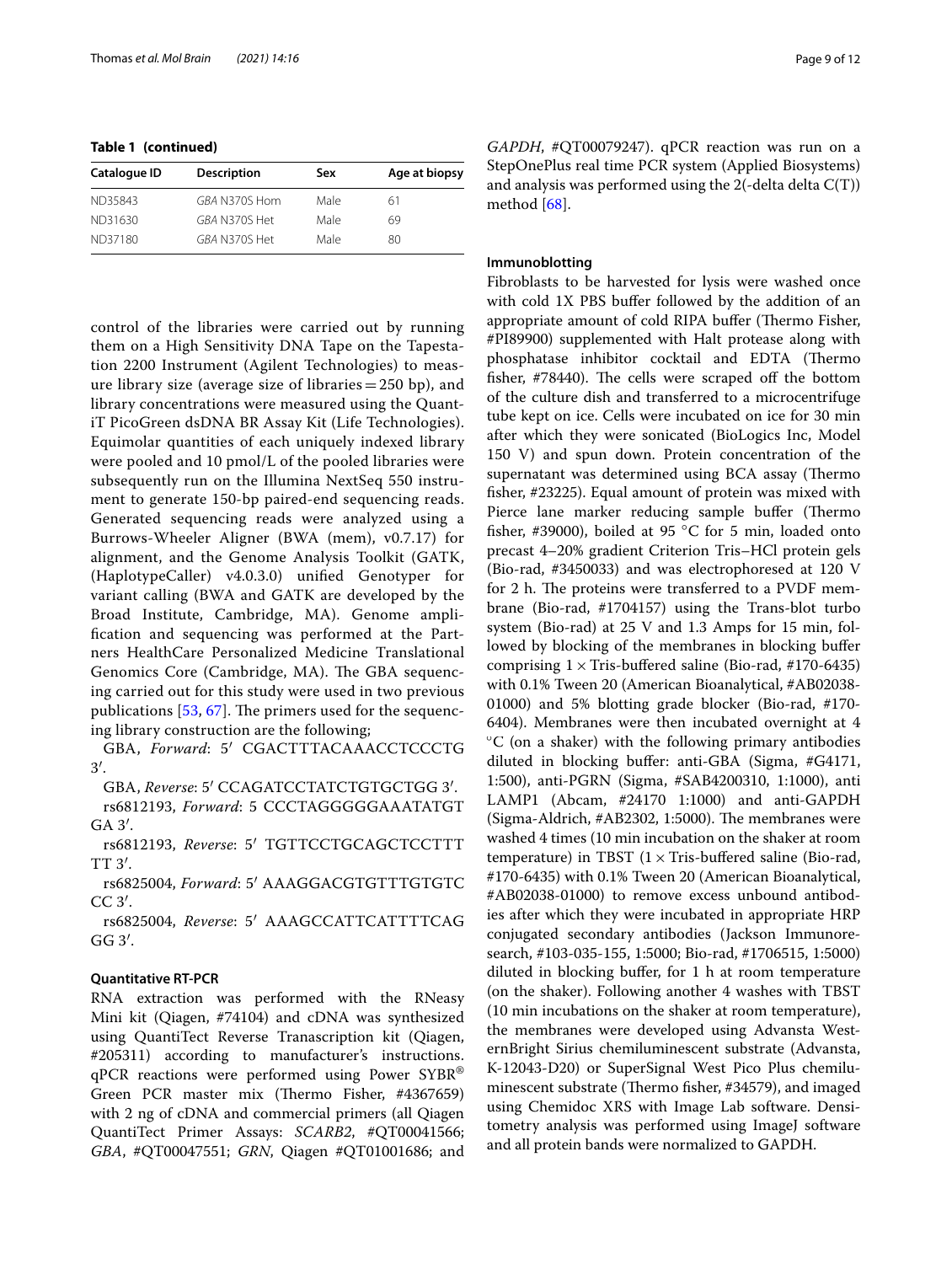### **ELISA‑based measurement of LIMP2 protein levels**

Equal concentration of cell lysates (RIPA lysates collected as mentioned above) were used to perform ELISA assay (RayBiotech, #ELH-LIMP-II) according to the manufacturer's instructions. Samples and standards were run in triplicates and the fnal colorimetric readout was performed using a SPECTRAmax plate reader (Molecular Devices).

### **Endo H and PNGase F treatment of cell lysates**

Endo H (New England BioLabs, #P0702L) and PNGase F (New England BioLabs, #P0704L) was used according to manufacturer's instructions. 20ug of cell lysates (RIPA lysates collected as mentioned above) was digested using 250 units of Endo H and 1000 units of PNGase F enzymes after which they were used for immunoblotting. A condition that included all steps of the digestion without the inclusion of the enzymes was included as a negative control.

### **Statistical analysis**

Statistical data analysis was performed in GraphPad Prism software version 8.4.2. All data are expressed as arithmetic mean  $\pm$  SEM. Unpaired two-tailed student's t-test or One-way ANOVA followed by post hoc testing was used as appropriate and the test used for each analysis is mentioned in the fgure legend. In all cases, outliers identifed using the iterative Grubb's function in Graph-Pad Prism, with alpha set at 0.05, were removed from subsequent analyses. *P* value < 0.05 was considered signifcant for all analyses.

### **Supplementary Information**

The online version contains supplementary material available at [https://doi.](https://doi.org/10.1186/s13041-020-00712-3) [org/10.1186/s13041-020-00712-3](https://doi.org/10.1186/s13041-020-00712-3).

<span id="page-9-2"></span>**Additional fle 1: Figure S1.** Lysosomal load was not altered in PD patient-derived cells. (A) Representative image and (B) quantifcation of LAMP1 level (normalized to GAPDH) in whole cell lysates from HS, PD and gPD-GBA N370S cells (n=13, HS; n=28, PD; n=6, gPD-GBA N370S; One-way ANOVA with Tukey's multiple comparison test). Data represented as mean±SEM. **Figure S2**: GCase activity does not correlate with the age of onset or disease duration in PD and gPD-GBA N370S group of cells. Correlation analysis between (A) GCase activity and age of onset (years) and, (B) GCase activity and disease duration (years) was performed in PD and gPD-GBA N370S group of cells and Pearson's correlation coefficient was determined between the two variables ( $n=25$ , PD;  $n=5$ , gPD-GBA N370S). **Figure S3**: *GRN* transcript was reduced in idiopathic PD cells. (A) GRN transcript levels were measured across HS, PD and gPD-GBA N370S cells ( $n=13$ , HS;  $n=24$ , PD;  $n=6$ , gPD-GBA N370S; One-way ANOVA with Tukey's multiple comparison test,  $F_{(2,40)}=4.772$ ,  $p=0.0138$ ) using qPCR. (B) Representative image of immunoblot performed using Endo-H and PNGaseF digested lysates from HS, PD and gPD-GBA N370S cells for GBA protein (Quantification in Fig. 2E). Data represented as mean  $\pm$  SEM. \*=*p*<0.05. **Figure S4**: LIMP2 and GCase activity levels do not correlate

with rs6812193 or rs6825004 genotypes in idiopathic PD cells. (A) Table depicting the distribution of various genotypes at rs6812193 and rs6825004 locus across the cells from PD and gPD-GBA N370S group of cells. (B, C) LIMP2 levels and (D, E) GCase activity levels between PD cells with various genotypes for rs6812193 and rs6825004 SNPs. Data represented as mean±SEM. **Figure S5**: Uncropped immunoblots used in the manuscript. Uncropped images of blots from (A) Fig. 1C, (B) Fig. 2A, (C) Supplementary Fig. 1A and (D) Supplementary Fig. 3B.

<span id="page-9-3"></span>**Additional fle 2.** Information on processed data used to generate all figures in this study.

#### **Abbreviations**

PD: Parkinson's disease; GCase: Glucocerebrosidase; GlcCer: Glucosylceramide; GlcSph: Glucosylsphingosine; LIMP2: Lysosomal integral protein 2; PGRN: Progranulin; ER: Endoplasmic reticulum; GWAS: Genome wide association studies; SNPs: Short nucleotide polymorphisms; CSF: Cerebrospinal fuid; GD: Gaucher's disease; DLB: Dementia with lewy bodies.

#### **Acknowledgements**

Not applicable.

#### **Authors' contributions**

RT, EBM, PJH and OI designed the study. RT, EBM and ZKM performed the experiments. RT, EBM, PJH and OI contributed to the data analysis and interpretation. RT, EBM, PJH and OI wrote the manuscript. All authors read and approved the fnal manuscript.

#### **Funding**

This research was supported by NIH/NIA R01AG060195, NIH/NINDS 1R01NS092667, DoD W81XWH2010368, DoD W81XWH2010371, the Orchard Foundation, the Harold and Ronna Cooper Family and the Consolidated Anti-Aging Foundation.

#### **Availability of data and materials**

All results and methods utilized in this study are mentioned in the article and the supplementary information fles. Individual data values for each of the analyses can be obtained from the corresponding authors upon reasonable request.

#### **Ethics approval and consent to participate**

The skin samples used for generating the fbroblast cell lines were collected under Coriell and NINDS's informed consent and deidentifcation of subjects. Biospecimens obtained from the NINDS Human Cell and Data Repository were not considered to be human subject research because conducting research with the samples does not involve an intervention or interaction with the individual and the samples do not contain identifable private information.

#### **Consent for publication**

Not applicable.

#### **Competing interests**

The authors declare that they have no competing interests.

Received: 19 August 2020 Accepted: 7 December 2020 Published online: 19 January 2021

#### **References**

- <span id="page-9-0"></span>1. Hallett PJ, Engelender S, Isacson O. Lipid and immune abnormalities causing age-dependent neurodegeneration and Parkinson's disease. J Neuroinfammation. 2019;16:153.
- <span id="page-9-4"></span>2. Isacson O, Brekk OR, Hallett PJ. Novel results and concepts emerging from lipid cell biology relevant to degenerative brain aging and disease. Front Neurol. 2019.<https://doi.org/10.3389/fneur.2019.01053>.
- <span id="page-9-1"></span>3. Senkevich K, Gan-Or Z. Autophagy lysosomal pathway dysfunction in Parkinson's disease; evidence from human genetics. Parkinsonism Relat Disord. 2019. <https://doi.org/10.1016/j.parkreldis.2019.11.015>.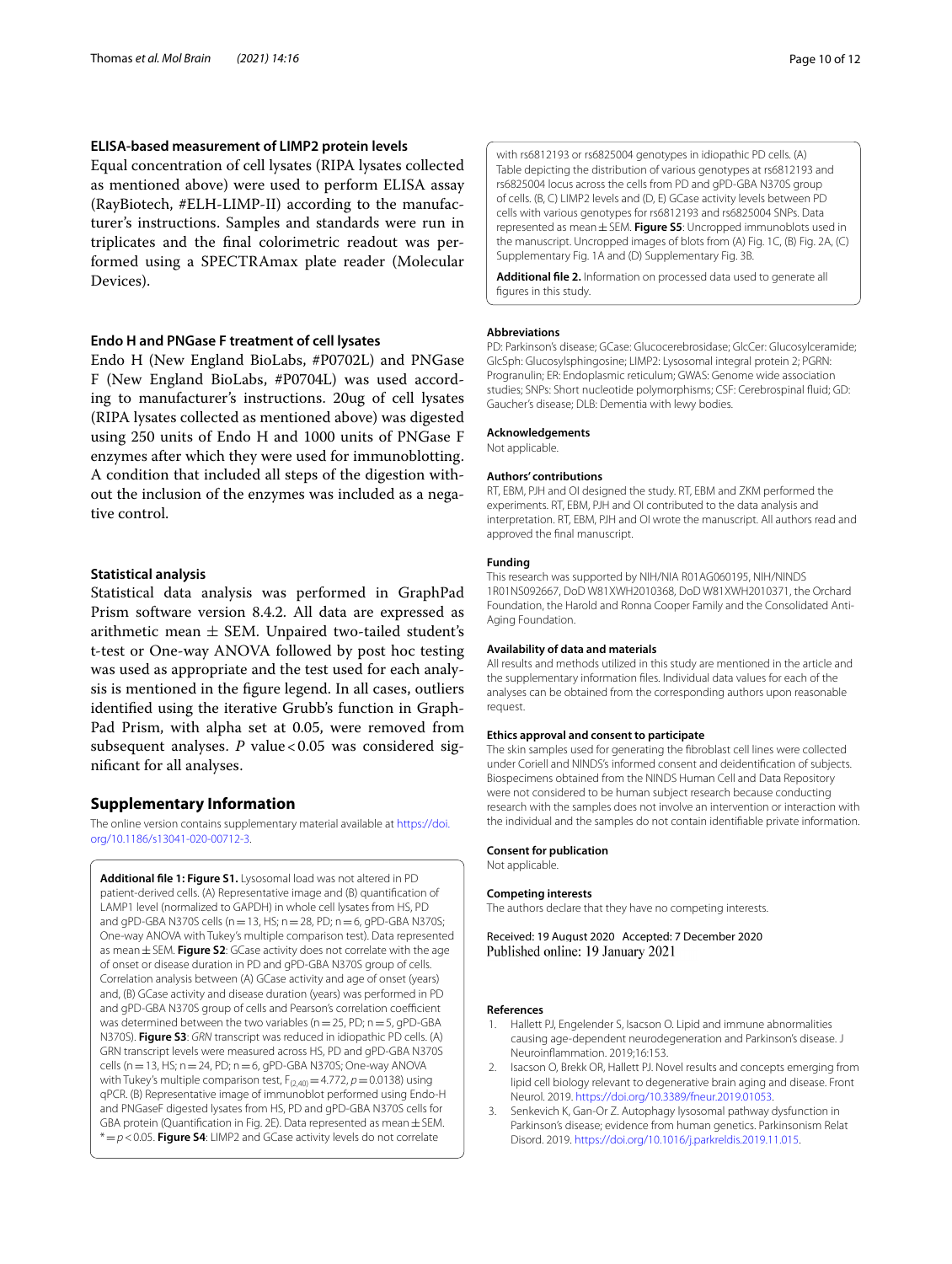- <span id="page-10-0"></span>4. Rocha EM, Smith GA, Park E, Cao H, Brown E, Hallett P, et al. Progressive decline of glucocerebrosidase in aging and Parkinson's disease. Ann Clin Transl Neurol. 2015;2:433–8.
- <span id="page-10-1"></span>5. Sidransky E, Nalls MA, Aasly JO, Aharon-Peretz J, Annesi G, Barbosa ER, et al. Multicenter analysis of glucocerebrosidase mutations in Parkinson's disease. N Engl J Med. 2009;361:1651–61.
- 6. Clark LN, Ross BM, Wang Y, Mejia-Santana H, Harris J, Louis ED, et al. Mutations in the glucocerebrosidase gene are associated with early-onset Parkinson disease. Neurology. 2007;69:1270–7.
- <span id="page-10-2"></span>7. Crosiers D, Verstraeten A, Wauters E, Engelborghs S, Peeters K, Mattheijssens M, et al. Mutations in glucocerebrosidase are a major genetic risk factor for Parkinson's disease and increase susceptibility to dementia in a Flanders-Belgian cohort. Neurosci Lett. 2016;629:160–4.
- <span id="page-10-3"></span>Alcalay RN, Levy OA, Waters CC, Fahn S, Ford B, Kuo S-H, et al. Glucocerebrosidase activity in Parkinson's disease with and without GBA mutations. Brain J Neurol. 2015;138(Pt 9):2648–58.
- <span id="page-10-32"></span>9. García-Sanz P, Orgaz L, Bueno-Gil G, Espadas I, Rodríguez-Traver E, Kulisevsky J, et al. N370S-GBA1 mutation causes lysosomal cholesterol accumulation in Parkinson's disease. Mov Disord. 2017;32:1409–22.
- <span id="page-10-33"></span>10. Gegg ME, Burke D, Heales SJR, Cooper JM, Hardy J, Wood NW, et al. Glucocerebrosidase defciency in substantia nigra of parkinson disease brains. Ann Neurol. 2012;72:455–63.
- 11. Huebecker M, Moloney EB, van der Spoel AC, Priestman DA, Isacson O, Hallett PJ, et al. Reduced sphingolipid hydrolase activities, substrate accumulation and ganglioside decline in Parkinson's disease. Mol Neurodegener. 2019.<https://doi.org/10.1186/s13024-019-0339-z>.
- <span id="page-10-7"></span>12. Mazzulli JR, Xu Y-H, Sun Y, Knight AL, McLean PJ, Caldwell GA, et al. Gaucher disease glucocerebrosidase and α-synuclein form a bidirectional pathogenic loop in synucleinopathies. Cell. 2011;146:37–52.
- <span id="page-10-35"></span>13. Murphy KE, Gysbers AM, Abbott SK, Tayebi N, Kim WS, Sidransky E, et al. Reduced glucocerebrosidase is associated with increased α-synuclein in sporadic Parkinson's disease. Brain. 2014;137:834–48.
- 14. Panicker LM, Miller D, Park TS, Patel B, Azevedo JL, Awad O, et al. Induced pluripotent stem cell model recapitulates pathologic hallmarks of Gaucher disease. Proc Natl Acad Sci. 2012;109:18054–9.
- <span id="page-10-34"></span>15. Parnetti L, Paciotti S, Eusebi P, Dardis A, Zampieri S, Chiasserini D, et al. Cerebrospinal fuid β-glucocerebrosidase activity is reduced in parkinson's disease patients. Mov Disord. 2017;32:1423–31.
- 16. Schöndorf DC, Aureli M, McAllister FE, Hindley CJ, Mayer F, Schmid B, et al. iPSC-derived neurons from GBA1-associated Parkinson's disease patients show autophagic defects and impaired calcium homeostasis. Nat Commun. 2014;5:4028.
- <span id="page-10-4"></span>17. Woodard CM, Campos BA, Kuo S-H, Nirenberg MJ, Nestor MW, Zimmer M, et al. iPS cell-derived dopamine neurons reveal diferences between monozygotic twins discordant for Parkinson's disease. Cell Rep. 2014;9:1173–82.
- <span id="page-10-5"></span>18. Hallett PJ, Huebecker M, Brekk OR, Moloney EB, Rocha EM, Priestman DA, et al. Glycosphingolipid levels and glucocerebrosidase activity are altered in normal aging of the mouse brain. Neurobiol Aging. 2018;67:189–200.
- <span id="page-10-6"></span>19. Rocha EM, Smith GA, Park E, Cao H, Brown E, Hayes MA, et al. Glucocerebrosidase gene therapy prevents α-synucleinopathy of midbrain dopamine neurons. Neurobiol Dis. 2015;82:495–503.
- <span id="page-10-8"></span>20. Toffoli M, Smith L, Schapira AHV. The biochemical basis of interactions between glucocerebrosidase and alpha-synuclein in GBA1 mutation carriers. J Neurochem. 2020;154:11–24.
- <span id="page-10-9"></span>21. Blanz J, Zunke F, Markmann S, Damme M, Braulke T, Saftig P, et al. Mannose 6-phosphate-independent lysosomal sorting of LIMP-2. Trafc. 2015;16:1127–36.
- 22. Fujita H, Saeki M, Yasunaga K, Ueda T, Imoto T, Himeno M. In vitrobinding study of adaptor protein complex (AP-1) to lysosomal targeting motif (LI-Motif ). Biochem Biophys Res Commun. 1999;255:54–8.
- 23. Höning S, Sandoval IV, von Figura K. A di-leucine-based motif in the cytoplasmic tail of LIMP-II and tyrosinase mediates selective binding of AP-3. EMBO J. 1998;17:1304–14.
- <span id="page-10-11"></span>24. Reczek D, Schwake M, Schröder J, Hughes H, Blanz J, Jin X, et al. LIMP-2 is a receptor for lysosomal mannose-6-phosphate-independent targeting of β-glucocerebrosidase. Cell. 2007;131:770–83.
- <span id="page-10-10"></span>25. Zunke F, Andresen L, Wesseler S, Groth J, Arnold P, Rothaug M, et al. Characterization of the complex formed by β-glucocerebrosidase and the lysosomal integral membrane protein type-2. Proc Natl Acad Sci. 2016;113:3791–6.
- <span id="page-10-12"></span>26. Rothaug M, Zunke F, Mazzulli JR, Schweizer M, Altmeppen H, Lüllmann-Rauch R, et al. LIMP-2 expression is critical for β-glucocerebrosidase activity and α-synuclein clearance. Proc Natl Acad Sci. 2014;111:15573–8.
- <span id="page-10-13"></span>27. Michelakakis H, Xiromerisiou G, Dardiotis E, Bozi M, Vassilatis D, Kountra P-M, et al. Evidence of an association between the scavenger receptor class B member 2 gene and Parkinson's disease. Mov Disord. 2012;27:400–5.
- <span id="page-10-14"></span>28. Alcalay RN, Levy OA, Wolf P, Oliva P, Zhang XK, Waters CH, et al. SCARB2 variants and glucocerebrosidase activity in Parkinson's disease. NPJ Park Dis. 2016;2:16004.
- 29. Do CB, Tung JY, Dorfman E, Kiefer AK, Drabant EM, Francke U, et al. Web-based genome-wide association study identifes two novel loci and a substantial genetic component for Parkinson's disease. PLoS Genet. 2011;7:e1002141.
- <span id="page-10-15"></span>30. Hopfner F, Schulte EC, Mollenhauer B, Bereznai B, Knauf F, Lichtner P, et al. The role of SCARB2 as susceptibility factor in Parkinson's disease. Mov Disord. 2013;28:538–40.
- <span id="page-10-16"></span>31. Chen Y, Yuan X, Cao B, Wei Q, Ou R, Yang J, et al. No association of FAM47E rs6812193, SCARB2 rs6825004 and STX1B rs4889603 polymorphisms with Parkinson's disease in a Chinese Han population. J Neural Transm Vienna Austria. 1996;2015(122):1547–52.
- 32. Chen S, Zhang Y, Chen W, Wang Y, Liu J, Rong T-Y, et al. Association study of SCARB2 rs6812193 polymorphism with Parkinson's disease in Han Chinese. Neurosci Lett. 2012;516:21–3.
- <span id="page-10-17"></span>33. Huo Q, Li T, Zhao P, Wang L. Association between rs6812193 polymorphism and sporadic Parkinson's disease susceptibility. Neurol Sci. 2015;36:1479–81.
- <span id="page-10-18"></span>34. Maniwang E, Tayebi N, Sidransky E. Is Parkinson disease associated with lysosomal intergral membrane protein type-2 ?: challenges in interpreting association data. Mol Genet Metab. 2013;108:269–71.
- <span id="page-10-19"></span>35. Baker M, Mackenzie IR, Pickering-Brown SM, Gass J, Rademakers R, Lindholm C, et al. Mutations in progranulin cause tau-negative frontotemporal dementia linked to chromosome 17. Nature. 2006;442:916.
- 36. Cruts M, Gijselinck I, van der Zee J, Engelborghs S, Wils H, Pirici D, et al. Null mutations in progranulin cause ubiquitin-positive frontotemporal dementia linked to chromosome 17q21. Nature. 2006;442:920–4.
- <span id="page-10-20"></span>37. Smith KR, Damiano J, Franceschetti S, Carpenter S, Canafoglia L, Morbin M, et al. Strikingly diferent clinicopathological phenotypes determined by progranulin-mutation dosage. Am J Hum Genet. 2012;90:1102–7.
- <span id="page-10-21"></span>38. Chitramuthu BP, Bennett HPJ, Bateman A. Progranulin: a new avenue towards the understanding and treatment of neurodegenerative disease. Brain. 2017;140:3081–104.
- <span id="page-10-22"></span>39. Paushter DH, Du H, Feng T, Hu F. The lysosomal function of progranulin, a guardian against neurodegeneration. Acta Neuropathol (Berl). 2018;136:1–17.
- <span id="page-10-23"></span>40. Jian J, Tian Q-Y, Hettinghouse A, Zhao S, Liu H, Wei J, et al. Progranulin recruits HSP70 to β-glucocerebrosidase and is therapeutic against Gaucher disease. EBioMedicine. 2016;13:212–24.
- <span id="page-10-24"></span>41. Zhou X, Paushter DH, Pagan MD, Kim D, Santos MN, Lieberman RL, et al. Progranulin defciency leads to reduced glucocerebrosidase activity. PLoS ONE. 2019;14:e0212382.
- <span id="page-10-25"></span>42. Beel S, Moisse M, Damme M, De Muynck L, Robberecht W, Van Den Bosch L, et al. Progranulin functions as a cathepsin D chaperone to stimulate axonal outgrowth in vivo. Hum Mol Genet. 2017;26:2850–63.
- <span id="page-10-26"></span>43. Chen Y, Jian J, Hettinghouse A, Zhao X, Setchell KDR, Sun Y, et al. Progranulin associates with hexosaminidase A and ameliorates GM2 ganglioside accumulation and lysosomal storage in Tay-Sachs disease. J Mol Med Berl Ger. 2018;96:1359–73.
- <span id="page-10-27"></span>44. Tamargo RJ, Velayati A, Goldin E, Sidransky E. The role of saposin C in Gaucher disease. Mol Genet Metab. 2012;106:257–63.
- <span id="page-10-28"></span>45. Valdez C, Ysselstein D, Young TJ, Zheng J, Krainc D. Progranulin mutations result in impaired processing of prosaposin and reduced glucocerebrosidase activity. Hum Mol Genet. 2020;29:716–26.
- <span id="page-10-29"></span>46. Engelender S, Isacson O. The threshold theory for Parkinson's disease. Trends Neurosci. 2017;40:4–14.
- <span id="page-10-30"></span>47. Hallett PJ, McLean JR, Kartunen A, Langston JW, Isacson O. Alpha-synuclein overexpressing transgenic mice show internal organ pathology and autonomic defcits. Neurobiol Dis. 2012;47:258–67.
- <span id="page-10-31"></span>48. Chung CY, Seo H, Sonntag KC, Brooks A, Lin L, Isacson O. Cell typespecifc gene expression of midbrain dopaminergic neurons reveals